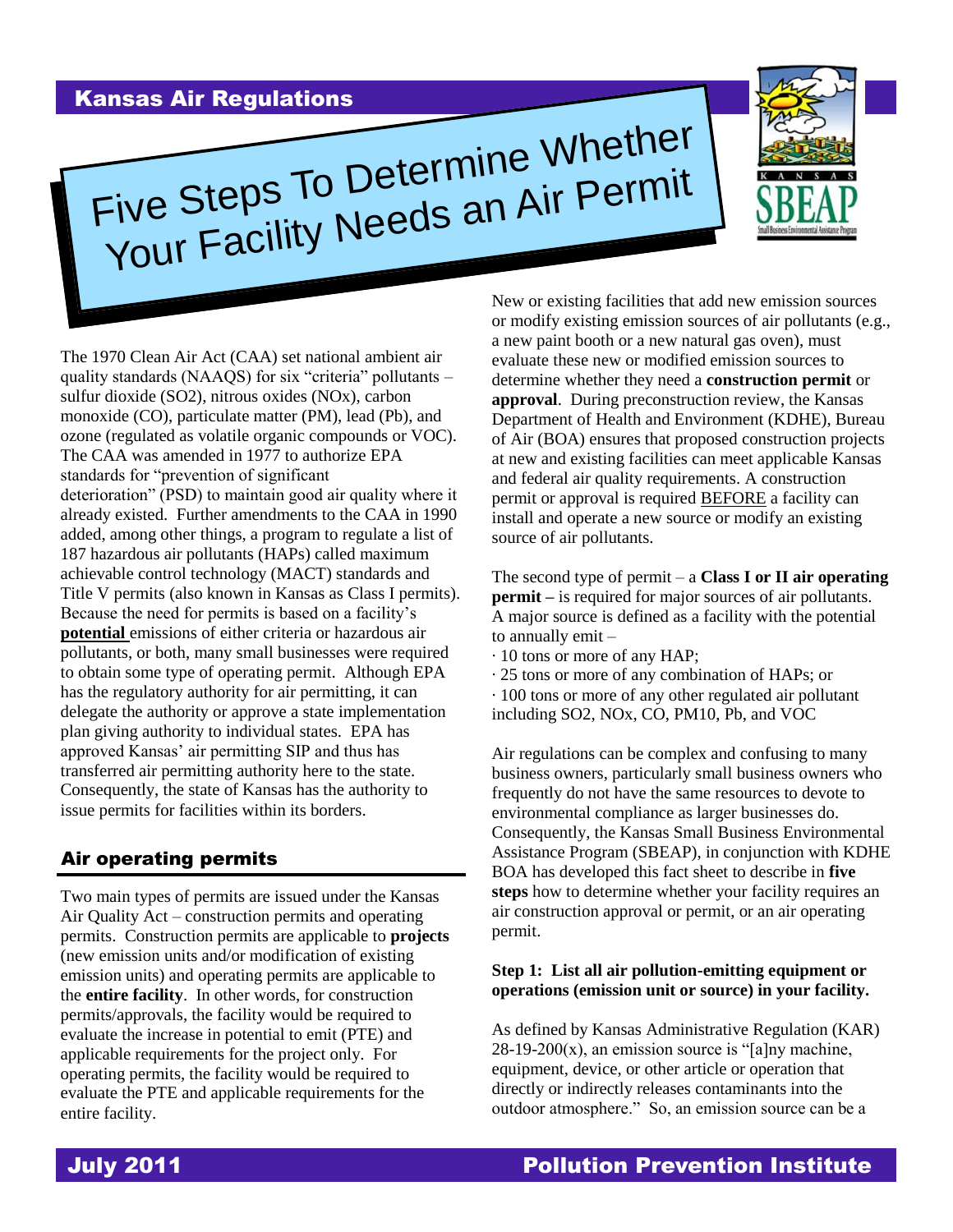# Air Emissions 2

| <b>Examples of Emission Units</b>    |                                          |                               |  |
|--------------------------------------|------------------------------------------|-------------------------------|--|
| <b>Emission Units</b>                | <b>Emissions from Activities</b>         |                               |  |
| Compressors                          | Loading operations                       | Valves and vents              |  |
| Generators                           | Solid wastes                             | Material storage/<br>transfer |  |
| Paint booths                         | Wastewater collec-<br>tion and treatment | Haul roads                    |  |
| Burn-off ovens                       | Transfer opera-<br>tions                 | Degreasing tanks              |  |
| Degassing (lines,<br>pumps, vessels) | Conveyors                                | Welding                       |  |
| Engines                              | Tank truck load-<br>ing/unloading        | Painting                      |  |

device, such as a paint booth or a natural gas space heater, or an activity such as loading/unloading or welding operations. An emission unit is "[a]ny part or activity of a stationary source that emits or would have the potential to emit any regulated pollutant or any pollutant listed under 42 U.S.C. §7412(b) of the federal Clean Air Act." Note: The terms emission source and emission unit are often used interchangeably.

Emission units do not have to be connected to a stack or vent. You can also combine emission units, or even view the entire facility as an emission unit. Say, for example, your facility has only three paint booths. A paint booth would be considered an emission unit because it has the potential to emit pollutants through coatings or solvents used in conjunction with painting operations. You can consider each of the paint booths as a separate emissions unit, combine the three paint booths into a single emissions unit, or view the entire facility as an emissions unit. The definition of an emission source is very broad and includes almost any industrial or process equipment.

Not all emissions units are required to be included in your emissions assessments. Several categories of activities are exempt. Check the list on pages 7-10 of the KDHE Class I Operating Permit Application Forms and Instructions. Please refer to the application for a full explanation of these exempt activities. Exempt activities (from Class I permit application instructions – [www.kdheks.gov/air-permit/download.html\)](http://www.kdheks.gov/air-permit/download.html) include the following:

Fuel use Cleaning operations Upkeep and maintenance Residential activities Production operations Recreational activities Finishing operations Health care facilities Storage tanks Miscellaneous Wastewater collection/treatment

### **Step 2: Calculate air pollution emissions for your facility.**

As indicated above, whether your facility needs a permit is based on your **potential** emissions, not your actual emissions. Your facility's PTE is based on the maximum design capacity of a stationary source to emit a pollutant under its physical and operational design. PTE calculations are based on 24-hour operation, 365 days per year, and operations at maximum capacity. PTE calculations also do not include pollution control devices or practices, unless there is an inherent bottleneck, a physical or operational limitation, that is part of the design of the facility or emission unit. Bottlenecks prevent operation of equipment at 100% capacity and can be considered when calculating PTE. Be sure, though, that the bottleneck isn't resolved in the future, thus changing your PTE.

Once you've identified your emission sources, you need to calculate the PTE for each pollutant associated with the source. Remember, pollutants you need to track are the criteria pollutants [SO2, NOx, CO, PM/PM10, lead, and VOCs (for ozone)] and the 187 HAPs.

For fuel combustion units (e.g., ovens and boilers), you calculate emissions for each fuel used. If the source can use different types of fuel, PTE calculations are based on the fuel that generates the highest potential emissions (worst-case scenario). For other equipment, you calculate emissions based on materials used.

Methods of calculation include the following, from the most preferred to the least preferred:

- **CEMS**  $\bullet$
- Stack tests
- Material balance
- Emission factors
- Engineering judgment  $\bullet$
- Other approved method

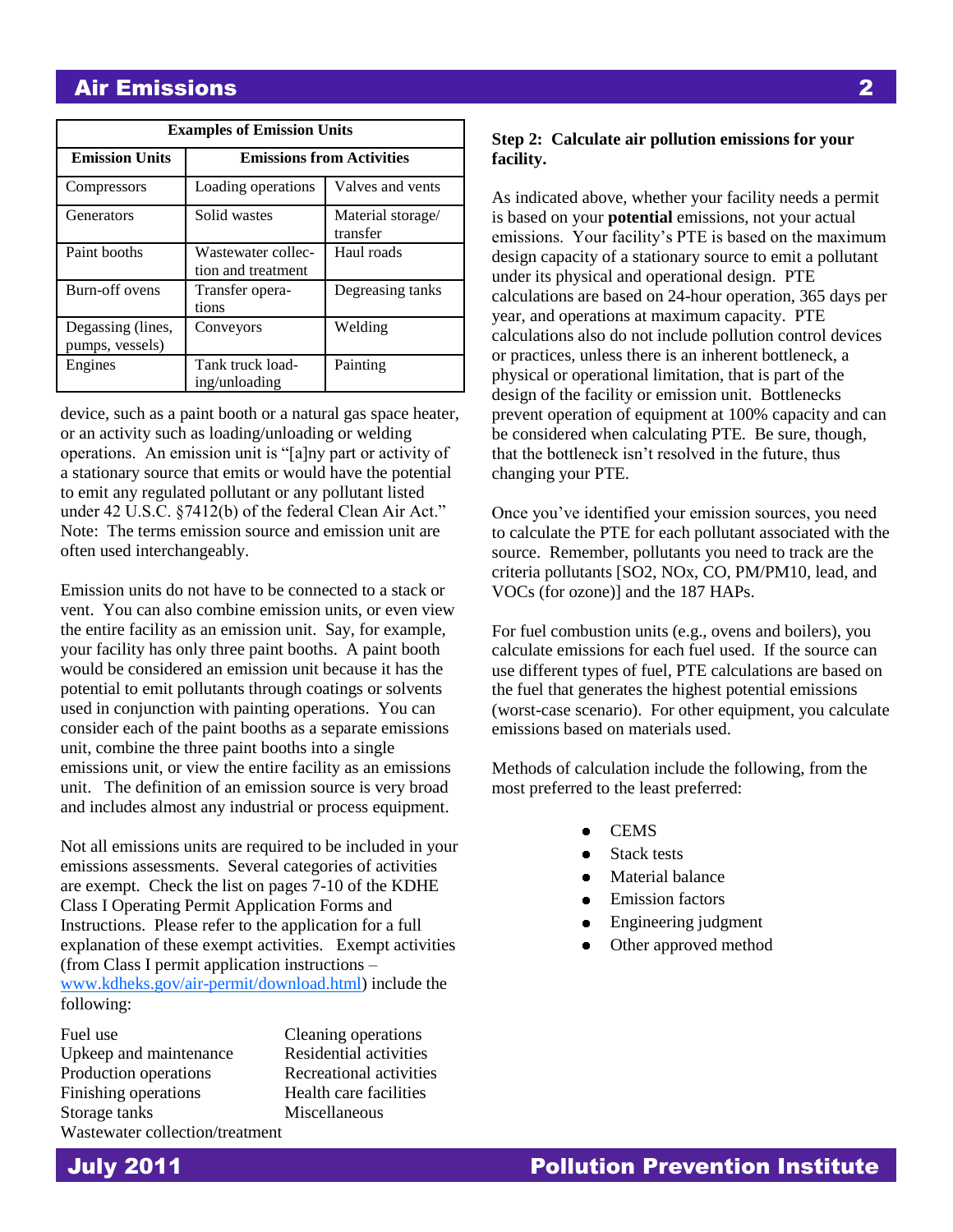## Air Emissions 3

#### *Sample PTE calculation using material balance:*

A facility operates a paint booth 2,000 hours a year and uses 3,000 gallons of blue paint with a density of 9.85 pounds per gallon. The paint contains 40% volatile organic compounds (VOCs) by weight.

#### Actual emissions

(3,000 gal/yr) x (9.85 lbs/gal) x (0.40 lbs VOC/lb of paint)

 $= (11,820$  lbs of VOC/year) x  $(1 \text{ ton}/2,000 \text{ lbs})$  $= 5.9$  tons of VOC/year

#### Potential emissions

(5.9 tons of VOC) x (8,760 potential hours/2,000 actual hours)

= 25.8 potential tons VOC/year

The blue paint also contains xylene (a HAP) at 30% by weight, so you follow the same calculation for each HAP.

#### Actual emissions

 $(3,000 \text{ gal/yr})$  x  $(9.85 \text{ lbs/gal})$  x  $(0.3 \text{ lbs} \text{ xylene/lb of})$ paint)  $= (8,865$  lbs of xylene/year) x  $(1 \text{ ton}/2,000 \text{ lbs})$ 

 $= 4.4$  tons of xylene/year

#### Potential emissions

(4.4 tons of xylene) x (8,760 potential hours/2,000 actual hours)

= 19.3 potential tons xylene/year

#### *Sample PTE calculation using emission factors*

Consider a facility with a No. 6 oil-fired boiler, firing normally, with low NOx, that can burn a maximum of 76 gallons/hour. Weight percentage of sulfur in the oil is 5%. PTE for  $SO_2$  and  $SO_3$  would be calculated as shown.

The first step is going to the "Emissions Factor/AP42" link at the EPA website at [http://www.epa.gov/ttn/chief/](http://www.epa.gov/ttn/chief/ap42/index.html) [ap42/index.html](http://www.epa.gov/ttn/chief/ap42/index.html) and looking under Chapter 1 External Combustion Sources, Section 1.3 Fuel Oil Combustion. You would find that Table 1.3-1 contains emission factors for sulfur oxides ( $SO_2$  and  $SO_3$ ), NOx, CO and PM/PM<sub>10</sub>.

The second step would be determining if the boiler has a capacity  $> 100$  million Btu/hr or  $< 100$  million BTU/hour, which is how the table is divided. Many times, a boiler's input capacity can be found on its nameplate.

Finding that No. 6 oil has 150,000 BTUs/gallon, and knowing you can burn a maximum of 76 gallons per hour, the boiler's capacity is determined to be (150,000 BTU/ gallon) x (76 gallons/hour) =  $11,400,000$  BTU/hour or 11.4 million BTU/hr.

Looking in the table for boilers < 100 million BTU/hr, the emission factor for  $SO<sub>2</sub>$  is found to be 157S, where S is weight percentage of sulfur in the oil; the emission factor for  $SO_3$  is 2S.

Now, calculate your PTE. Emission factor for  $SO_2 = (157 \times 5 \text{ lbs}/1,000 \text{ gallons of})$  $oil$ ) = 0.785 lbs/gallon PTE  $SO_2 = (0.785 \text{ lbs/gallon}) \times (76 \text{ gallons/hr}) \times (8,760$ hours per year) PTE  $SO_2 = 523,000$  pounds per year PTE  $SO_2 = 261$  tons SO2 per year

Emission factor for  $SO_3 = (2 \times 5)$  lbs per 1,000 gallons of  $oil$  = 0.01 lbs/gallon PTE  $SO_3 = (0.01 \text{ lbs/gallon}) \times (76 \text{ gallons/hr}) \times (8,760$ hours per year) PTE  $SO_3 = 6,658$  pounds per year PTE  $SO_3 = 3.3$  tons SO3 per year

Your PTE for SOx is  $(261 \text{ tons}) + (3.3 \text{ tons}) = 264 \text{ tons}$ year.

You would continue using the emission factors for NOx, CO, and  $PM/PM_{10}$  to find your total emissions for this emission unit.

Although these calculations are not difficult, they can be tedious, particularly if you have a number of different sources that generate many different criteria pollutants and HAPs.

Consequently, SBEAP has devised a number of tools to simplify this calculation process for you. These can be found on the SBEAP website at [www.sbeap.org/](http://www.sbeap.org/resources/air) [resources/air.](http://www.sbeap.org/resources/air) You can also contact representatives from the KDHE BOA or from SBEAP to assist in your PTE calculations.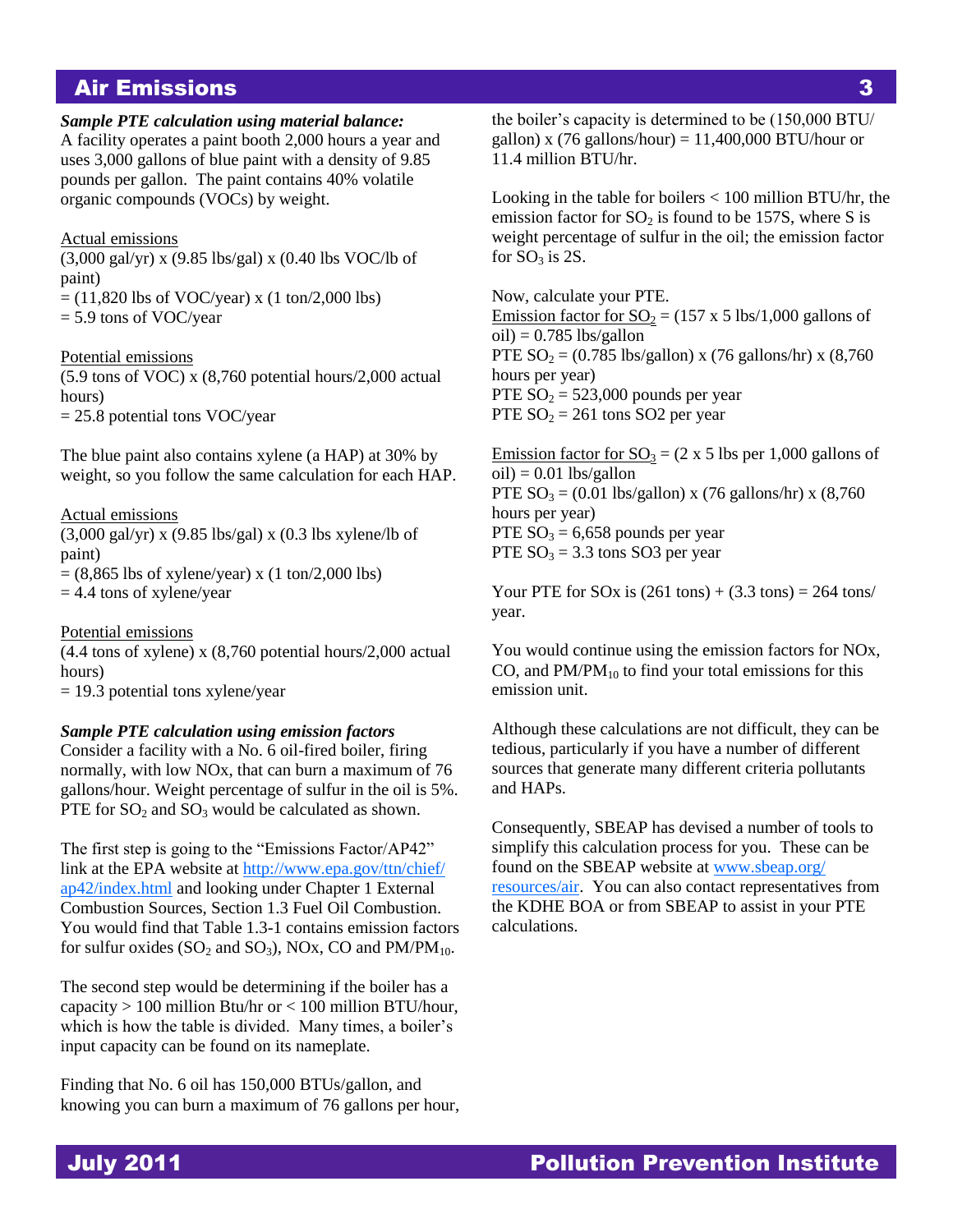## Air Emissions 4

**Step 3: Compare results of your calculations with regulatory thresholds for construction permits or air operating permits, and determine if the facility is required to obtain a construction approval or permit, or air operating permit based on the type of project.**

Now that you have the PTE for each criteria pollutant and HAP generated at your facility, all you have to do is compare those numbers to emission thresholds for KDHE permits.

| <b>Table 1. Construction Approval Thresholds</b> |                        |  |
|--------------------------------------------------|------------------------|--|
| Pollutant                                        | <b>PTE</b> threshold   |  |
|                                                  |                        |  |
| Lead or lead compounds                           | 0.1 pounds per hour    |  |
| $SO2$ or $SO3$                                   | 2 pounds per hour      |  |
| <b>PM10</b>                                      | 2 pounds per hour      |  |
| <b>PM</b>                                        | 5 pounds per hour      |  |
| PM/PM10 (Ag-related)                             | 5 pounds per hour      |  |
| $NO_{x}$                                         | 50 pounds per 24 hours |  |
| CO                                               | 50 pounds per 24 hours |  |
| (Areas Except Wyandotte/Johnson Counties)        |                        |  |
| <b>VOCs</b>                                      | 50 pounds per 24 hours |  |
| (Wyandotte/Johnson Counties)                     |                        |  |
| <b>VOCs</b>                                      | 3 pounds per hour      |  |
|                                                  | 15 pounds per 24 hours |  |

| <b>Table 2. Construction Permit Thresholds</b> |                      |  |
|------------------------------------------------|----------------------|--|
| Pollutant                                      | <b>PTE</b> threshold |  |
|                                                |                      |  |
| Lead                                           | 0.6 tons per year    |  |
| <b>PM10</b>                                    | 15 tons per year     |  |
| <b>PM</b>                                      | 25 tons per year     |  |
| PM (Ag-related)                                | 100 tons per year    |  |
| $SO2$ or $SO3$                                 | 40 tons per year     |  |
| <b>VOC</b>                                     | 40 tons per year     |  |
| $NO_{x}$                                       | 40 tons per year     |  |
| CO                                             | 100 tons per year    |  |
| HAPs (individual)                              | 10 tons per year     |  |
| HAPs (any combination)                         | 25 tons per year     |  |

| <b>Table 3. Class I Air Operating Permit Threshold</b> |                      |
|--------------------------------------------------------|----------------------|
| Pollutant                                              | <b>PTE</b> threshold |
|                                                        |                      |
| $SO_2$ or $SO_3$                                       | 100 tons per year    |
| <b>VOC</b>                                             | 100 tons per year    |
| $NO_{x}$                                               | 100 tons per year    |
| CO.                                                    | 100 tons per year    |
| $PM_{10}$                                              | 100 tons per year    |
| HAPs (individual)                                      | 10 tons per year     |
| HAPs (any combination)                                 | 25 tons per year     |

#### *Class II air operating permit threshold*

As shown in the graph below, if your potential emissions (red) are above the major source threshold, but your actual emissions (blue) are below the major source threshold, you can apply for a Class II air operating permit, which is more streamlined and less costly than a Class I air operating permit. The Class II air operating permit will have federally enforceable permit conditions that will limit potential emissions to below Class I major source thresholds.



As shown in the PTE example above, the painting operations had a PTE for xylene of 19.3 tons/year, which exceeds the threshold for a Class I air operating permit, but has actual emissions of only 4.4 tons/year of xylene. Therefore, this facility could apply for a Class II air operating permit and accept federally enforceable permit conditions to maintain its emissions below the Class I threshold.

Some projects are required to obtain a construction approval or permit in accordance with K.A.R. 28-19-300, even if potential emissions from the project are less than the construction approval/permit thresholds. These projects include the following: (1) the emission unit is an affected source for the acid rain program; (2) the emission unit is a major source of HAPs; (3) the emission unit is an incinerator; (4) the emission unit is subject to a New Source Performance Standard (K.A.R. 28-19-720, which generally adopts 40 CFR Part 60 by reference); (5) the emission unit is subject to a National Emission Standard for Hazardous Air Pollutants (K.A.R. 28-19-735, which generally adopts 40 CFR Part 61 by reference); or (6) the emission unit is subject to a maximum achievable control technology for hazardous air pollutants (K.A.R. 28-19- 750, which generally adopts 40 CFR Part 63 by reference).